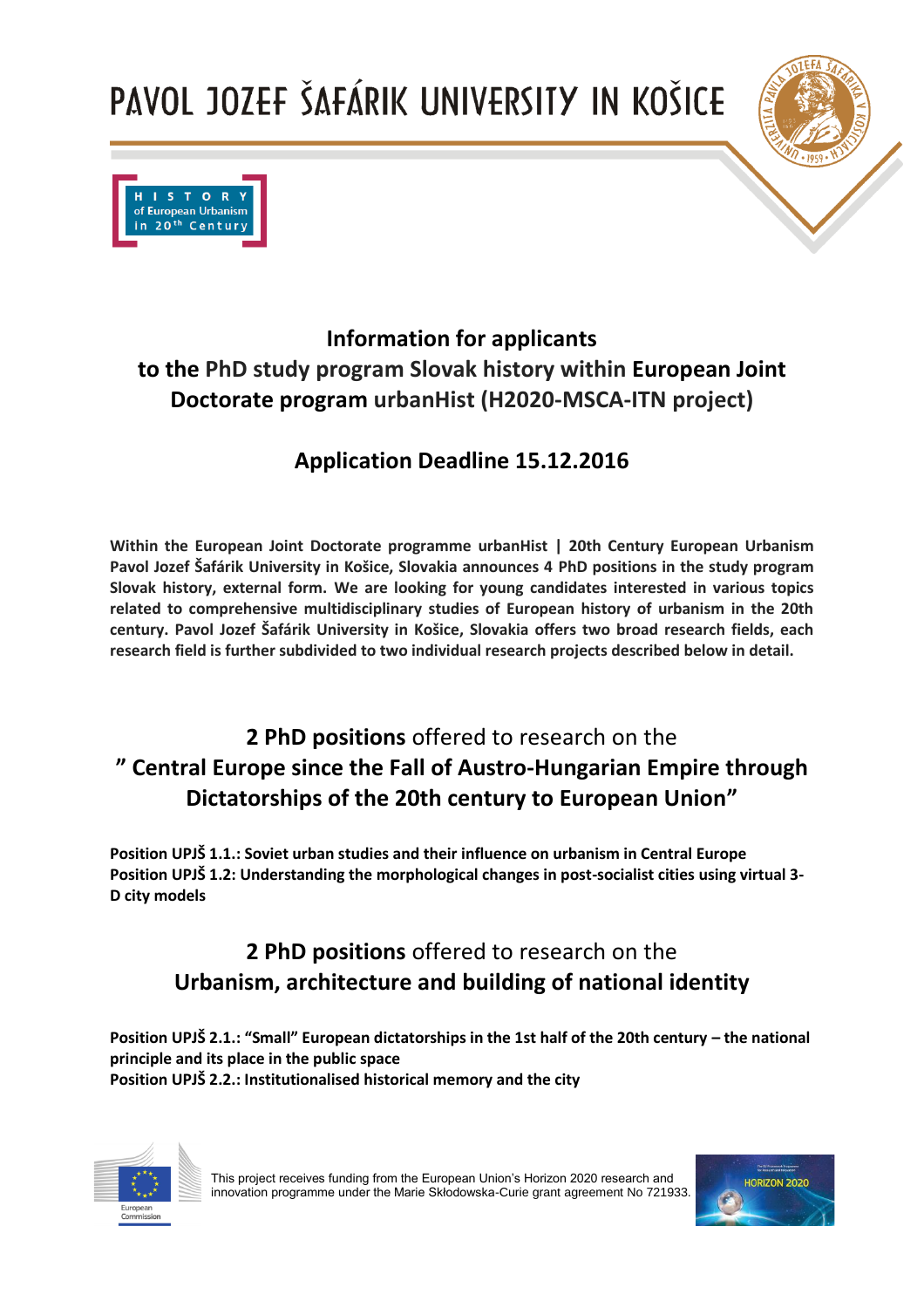



The task **"Central Europe since the fall of Austro-Hungarian Empire through dictatorships of the 20th century to European Union"** will provide a comparative analysis of the history of architecture and urbanism in the 20th century in Central Europe with the focus on the phenomenon of Soviet urban planning. The absolute dominance of the Soviet urban planning in the 2nd half of the 20th century led to the need for structural changes of cities after the fall of the communist totalitarianism. Therefore, the task will also offer an interdisciplinary approach in research methodology. Along with the methodology of social sciences and humanities, the exploitation of the latest technology and software in creation of 3-D models will dominate.

We foresee two PhD positions to elaborate the task, which we define in a general manner:

#### **Position UPJŠ 1.1.: Soviet urban studies and their influence on urbanism in Central Europe**

**Co-supervision:** Bauhaus-Universität Weimar / Institute for European Urbanism, Germany

**Objective:** To explore the impact of the Soviet urban studies on the urban planning in Central Europe both as an academic discipline as well as practice. The project will look at how the Soviet urban planning influenced the left-avant-garde projects of the inter-war period, the direct "sovietisation" of the urban planning under Stalinism (especially in the case of new cities) and the impact of Khrushchev criticism of architecture and shift to the pre-fab housing. The project will look at the conceptual competition between the two main blue-prints for Central European urbanists, the Soviet urban planning and the main-stream western urban planning.

**Expected Results:** A detailed analysis of the examined space-time relationships of the development of architecture and urbanism in one of central European metropolitan capitals, demonstrating the multiple levels of interconnection of historical development of Central Europe and the Soviet Union and investigating the shift from cultural transfers and artistic inspiration in the inter-war period towards ideological dictation in the postwar period.

**Prospected secondments:** 1 st academic supervisor - P. Roubal (UPJS, Slovakia); 2nd academic supervisor M. Welch Guerra (BUW, Germany), 3rd non-academic supervisor S. Ifko (ATRIUM, Italy).

3 obligatory secondments are scheduled for each ESR based on the composition of his/her supervision team (a min. of 12 months, a max. of 15 months) outside the country of his/her home institution. Secondment plan :

1. non-academic secondment, duration 3 months, ATRIUM, Italy

2. academic secondment, duration 6 months, BUW, Germany

3. academic secondment, duration 3 (or 6) months, The Czech Academy of Sciences, Czech Republic

#### **Position UPJŠ 1.2.: Understanding the morphological changes in post-socialist cities using virtual 3-D city models**

**Co-supervision:** Blekinge Tekniska Högskola / Institutionen för fysisk planering, Sweden

**Objective:** Rapid economic changes in many post-socialist countries are the most visible in large cities. The continued urban growth, profound social and economic changes have led to new suburban areas as well as development of new buildings and zones within the cities. This is manifested by a construction of large shopping and business centers. This has also lead to changes in visual perception of the urban landscape by inhabitants or visitors of the city. The aim of this project is to use virtual city models derived from available data source to understand morphological changes in the selected post-socialist cities over the last few decades. This comparative analysis will help to understand the factors and dynamics of the urban development.

**Expected Results:** Interdisciplinary interpretation of spatiotemporal comparative analysis of selected post-socialist cities. ESR will gain new skills in the use of virtual 3-D city models in urban history research. ESR will learn about various data sources, from old historic maps to new laser scanning technology, will be familiar with several software tools for 3-D city modelling and learn how to make a spatiotemporal analysis in order to detect morphological changes in the studied urban



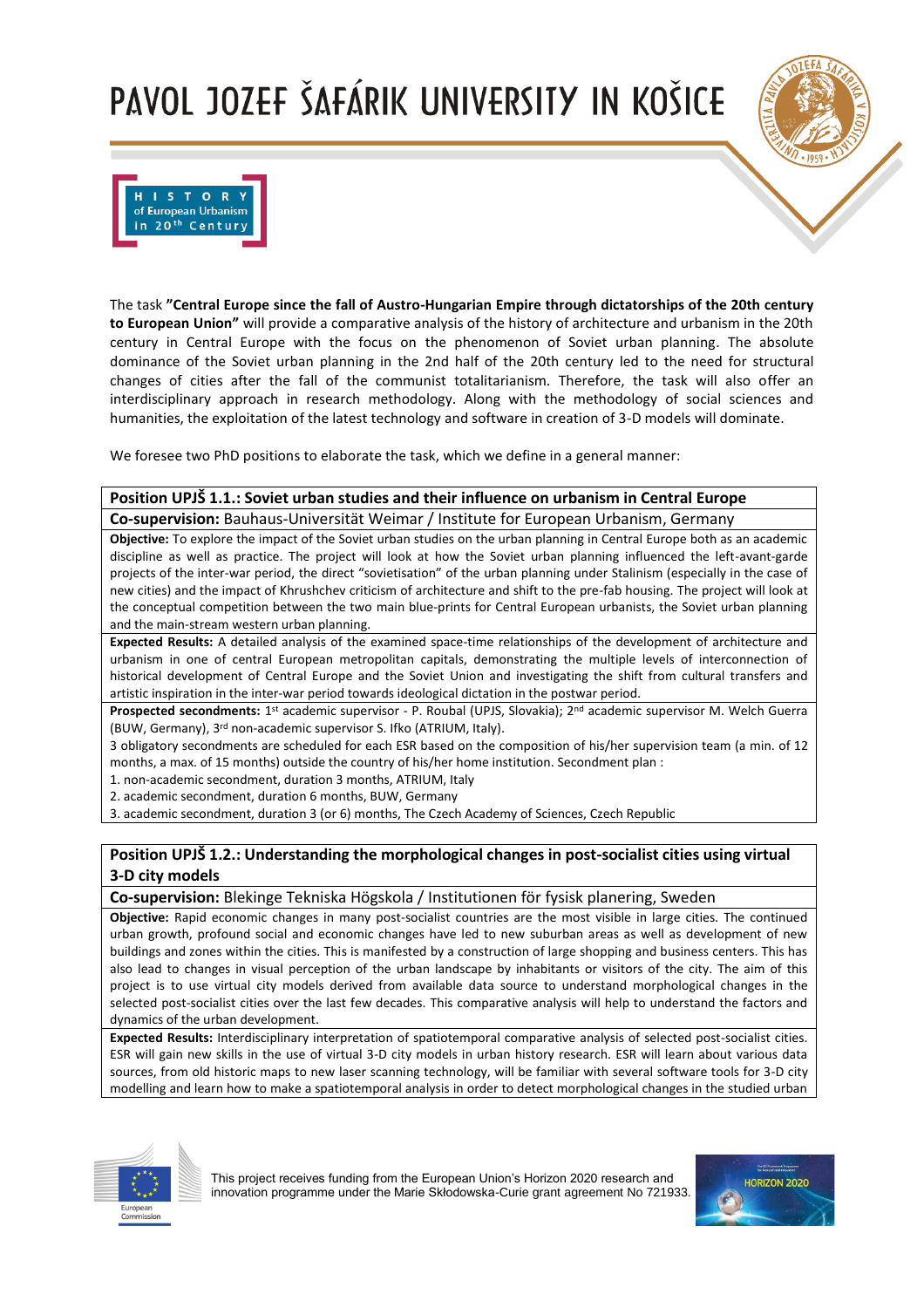



area. ESR will be able to use various cartographic and geovisualisation methods to represent detected spatiotemporal changes.

**Prospected secondment(s):** 1st academic supervisor J. Hofierka (UPJŠ, Slovakia), 2nd academic supervisor A. Abarkan (BTH, Sweden), 3rd non-academic supervisor J. M. Ezquiaga (COAM, Spain).

3 obligatory secondments are scheduled for each ESR based on the composition of his/her supervision team (a min. of 12 months, a max. of 15 months) outside the country of his/her home institution. Secondment plan :

1. non-academic secondment, duration 3 months, COAM, Spain

2. academic secondment, duration 6 months, BTH, Sweden

3. academic secondment, duration 3 (or 6) months, The Czech Academy of Sciences, Czech Republic

The task **"Urbanism, architecture and building of national identity"** will comparatively research mutual relationship of urbanism, architecture and central European national identities, taking the pan-European background in consideration as well. The analysis of the interference of the national principle as an ideological basis, the effort to analyse and construe the phenomenon and the examination of various strategies of coping with its legacy in contemporary Europe will form the subject of the research.

We foresee two PhD positions to elaborate the task, which we define in a general manner:

### **Position UPJŠ 2.1.: "Small" European dictatorships in the 1st half of the 20th century – the national principle and its place in the public space**

**Co-supervision:** Universidad de Valladolid / Instituto Universitario de Urbanística, Spain

**Objective:** To explore and analyse the wide-spread practice of the symbolic transformation of European cities in the interwar period and in the years 1939 – 1945 that was accompanied by physical ethnic and political "cleansing". The project will look at how the dictatorships tried to change the symbolic map of cities (often reflecting their inability to change the physical map) and to create a new city semiotics. It will look at the everyday practices of accommodation and resistance of the city dwellers to these changes.

**Expected Results:** Based on comparison of countries such as Portugal, Slovakia, Hungary etc., we expect to detect the fatal impact of politics on public space in the pan-European context of interwar dictatorships and satellite Nazi regimes with emphasis on the importance and the negative consequences of the principle of national preference, or of the racial criteria in individual state ideologies.

**Prospected secondments:** 1st academic supervisor M. Pekár (UPJŠ, Slovakia), 2nd academic supervisor M. Jiménez Jiménez (UVa, Spain), 3rd non-academic supervisor U. Tramonti (ATRIUM, Italy).

3 obligatory secondments are scheduled for each ESR based on the composition of his/her supervision team (a min. of 12 months, a max. of 15 months) outside the country of his/her home institution. Secondment plan :

1. non-academic secondment, duration 3 months, ATRIUM, Italy

2. academic secondment, duration 6 months, UVa, Spain

3. academic secondment, duration 3 (or 6) months, The Czech Academy of Sciences, Czech Republic



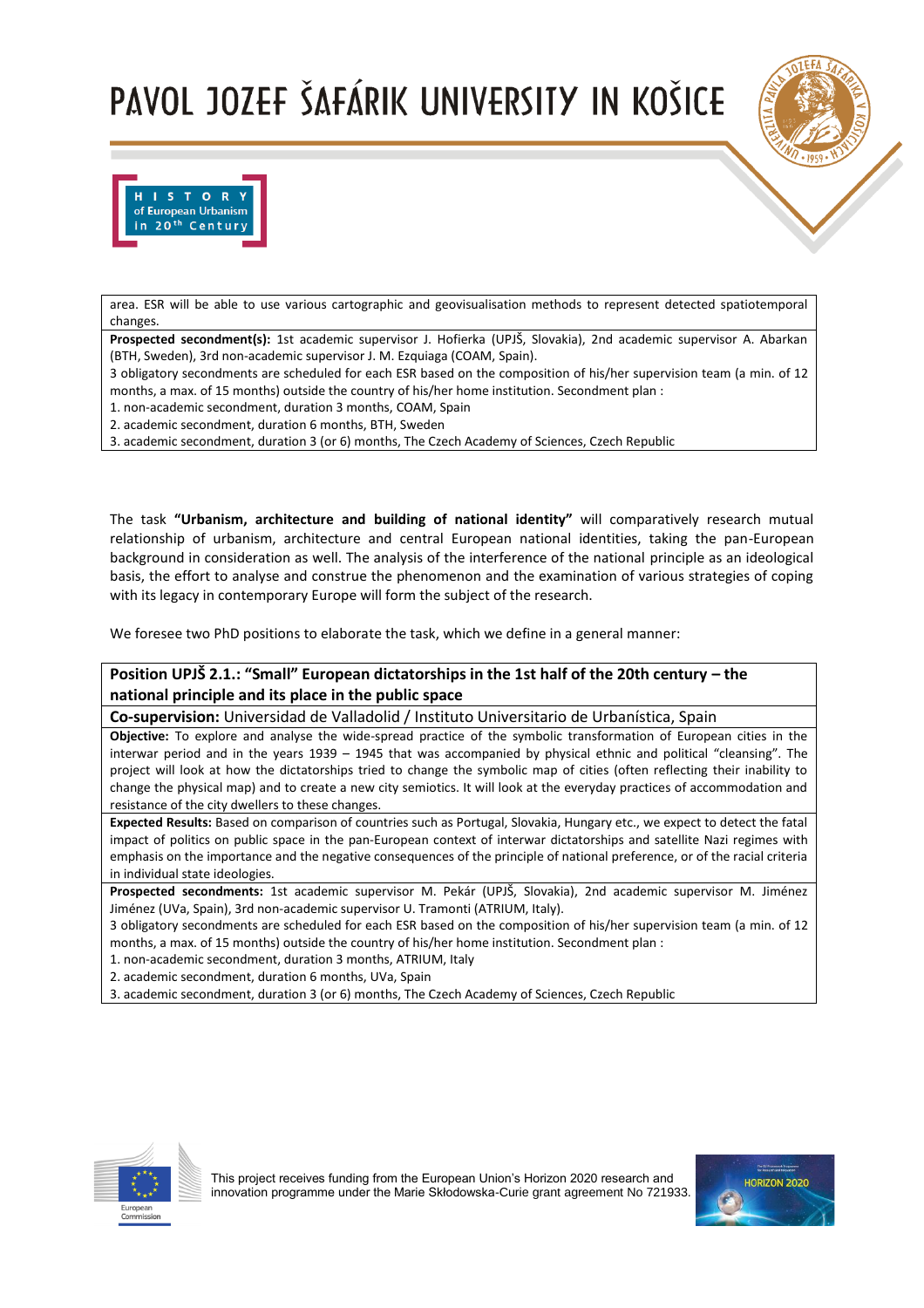



### **Position UPJŠ 2.2.: Institutionalised historical memory and the city**

**Co-supervision:** Universidad de Valladolid / Instituto Universitario de Urbanística, Spain

**Objective:** Based on selected examples of European cities, the research project aims at analysing and comparing the state and local authority approaches to their own national history - through activities and the way of existence of institutionalized elements of historical memory (archives, museums, different levels of education, textbooks and teaching materials) and through promoting the history of the city.

**Expected Results:** We anticipate significant differences resulting from differing political, socio-economic and historical conditions in the urban settlements explored, and also differences resulting from diverse infrastructures of the analysed institutions as well as administration of historical documentation, completion of teaching materials and promotion of history.

**Prospected secondments:** 1st academic supervisor Š. Šutaj (UPJS), 2nd academic supervisor L. Santos Ganges (UVa, Spain), 3rd non-academic supervisor M. Grekova (ATRIUM, Italy).

3 obligatory secondments are scheduled for each ESR based on the composition of his/her supervision team (a min. of 12 months, a max. of 15 months) outside the country of his/her home institution. Secondment plan :

1. non-academic secondment, duration 3 months, ATRIUM, Italy

2. academic secondment, duration 6 months, UVa, Spain

3. academic secondment, duration 3 (or 6) months, UPE, France



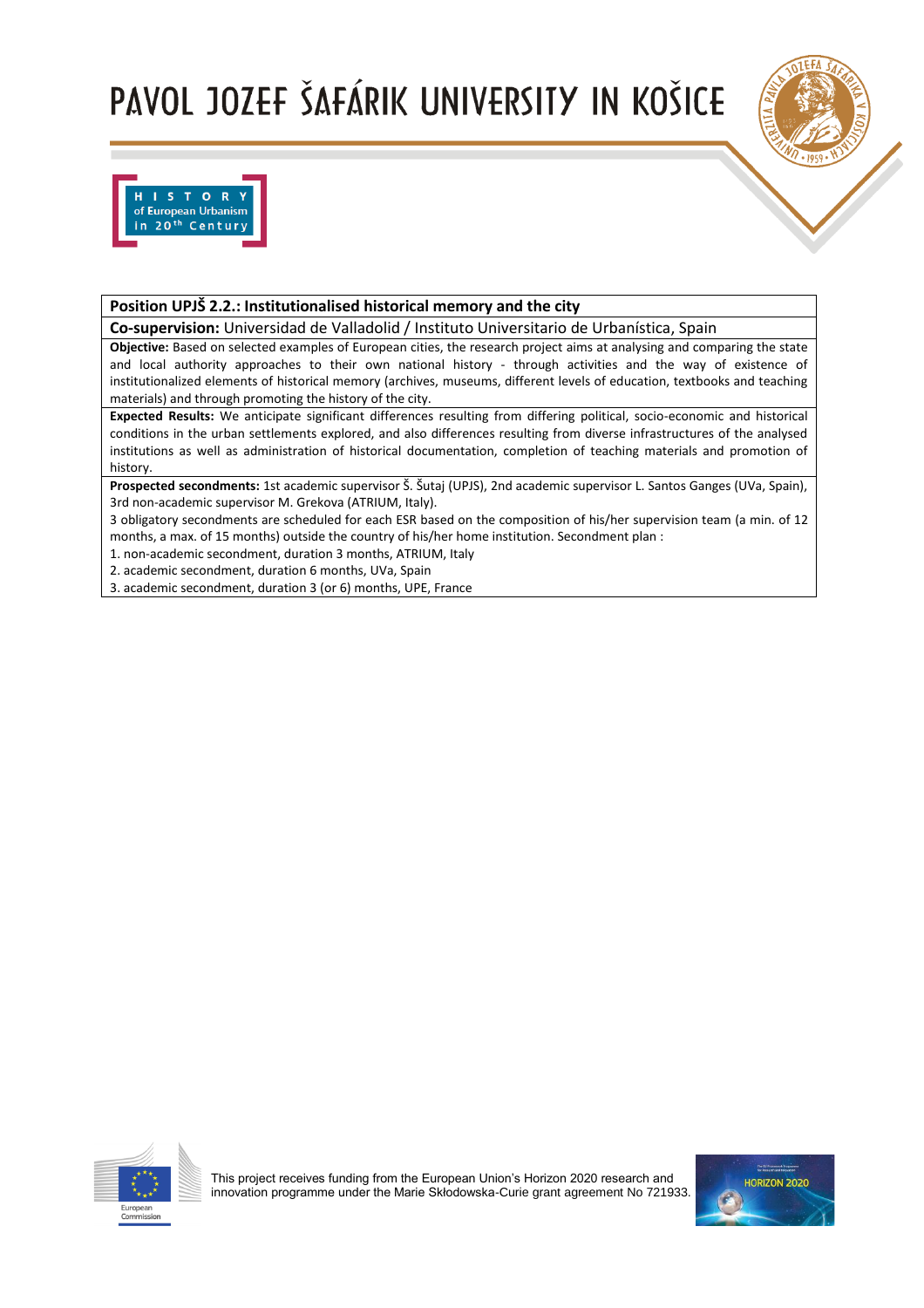



#### **About urbanHist**

UrbanHist is a multidisciplinary research and training program. 15 early stage researchers will work in 8 thematic fields on the development and sustainable promotion of a joint understanding of 20th century European urbanism. They are embedded into a network of high-profile academics and practitioners.

The programme is hosted by the following universities: Bauhaus-Universität Weimar – Chair for Spatial Planning and Research (Germany), Blekinge Tekniska Högskola – Department of Spatial Planning (Sweden), Universidad de Valladolid – Instituto Universitario de Urbanística (Spain), Univerzita Pavla Jozefa Šafárika v Košiciach – Faculty of Arts, Department of History (Slovakia).

In addition, the following partner organisations are involved in the programme and will host researchers for secondments: Academy of Sciences of the Czech Republic – Institute for Contemporary History (Czech Republic), ArkDes Arkitektur- och Designcentrum Skeppsholmen (Sweden), ATRIUM ASSOCIATION (Italy), Boverket – Swedish National Board of Housing, Building and Planning (Sweden), Colegio Oficial de Arquitectos de Madrid (Spain), Klassik-Stiftung Weimar (Germany), Politecnico di Milano – Department of Architecture and Urban Studies (Italy), Slovak Academy of Sciences – Center of Social and Psychological Sciences (Slovakia), Stadtmuseum Dresden (Germany), Universidad Politécnica de Madrid (Spain), Université Paris-Est – École D'Urbanisme de Paris (France), University of Leicester – Center for Urban History (United Kingdom)

#### **What we offer**

- a multidisciplinary 3 years PhD-research and training programme
- paid PhD-position at Pavol Jozef Šafárik University in Košice, Slovakia for the period of three years according to national regulations and EC-funding
- approximate gross-payments: 1.900,- € monthly living allowance ( + 668,80 € compulsory social security contributions paid by the employer)

600,- € monthly mobility allowance

500,- € monthly family allowance (If applicable. The monthly family allowance will be paid should the researcher have a family, regardless of whether the family will move with the researcher or not. Family is defined as persons linked to the researcher by (i) marriage, or (ii) a relationship with equivalent status to a marriage recognised by the national legislation of the country where this relationship was formalised; or (iii) dependent children who are actually being maintained by the researcher. The family status of a researcher will be determined at the time of their (first) recruitment of the project and will not evolve during the project lifetime.

- PhD-degree from two prestigious European universities in the field of urbanism and urban planning, based on cotutelle agreements
- integration into a European network of high-profile academics and practitioners
- individual supervision team and career development plan
- biannual network-wide workshop weeks
- PhD colloquia
- workshops in 7 qualification tracks



This project receives funding from the European Union's Horizon 2020 research and innovation programme under the Marie Skłodowska-Curie grant agreement No 721933.

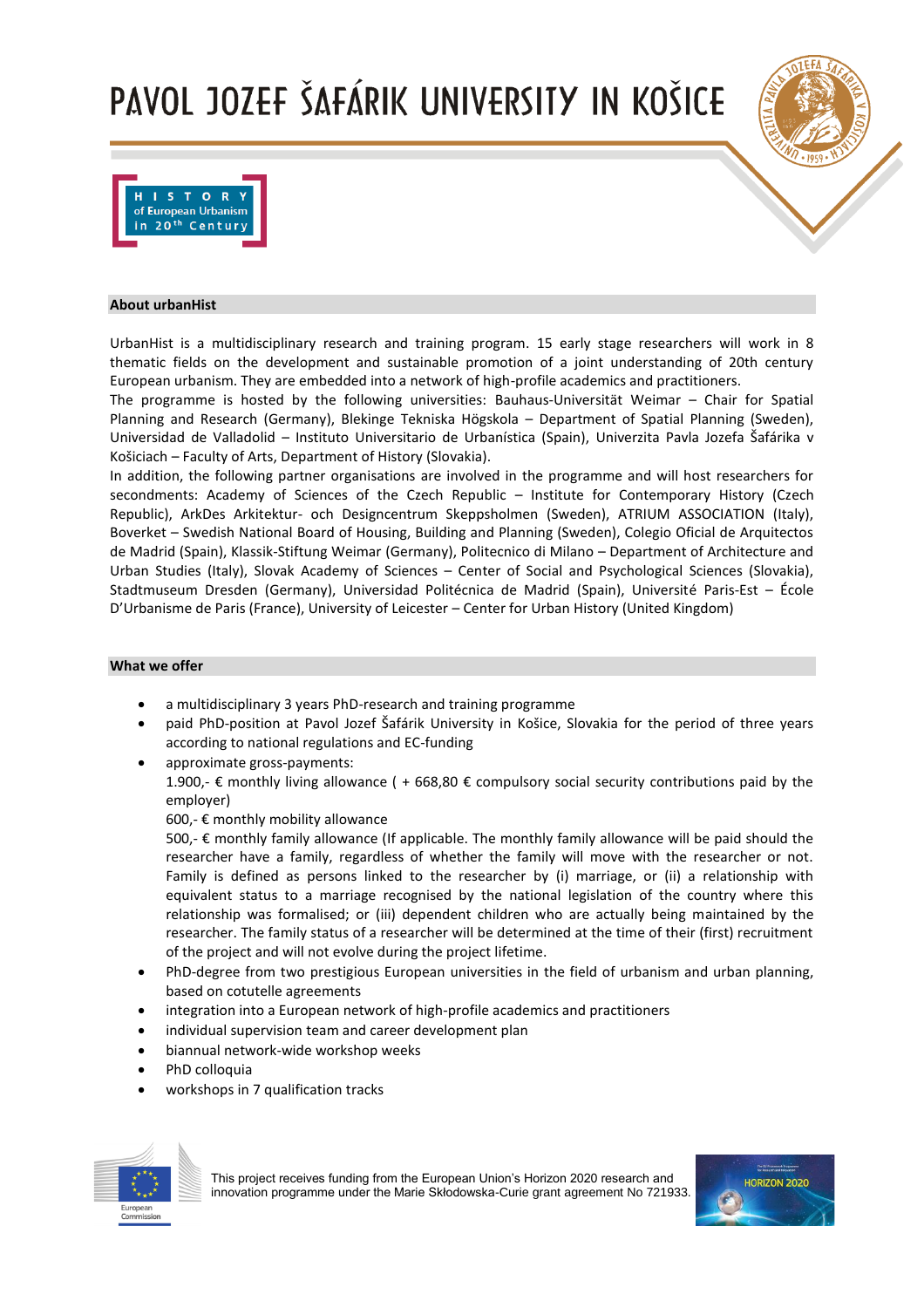



- conference participation and organisation
- opportunity for publication
- a 6 months secondment to the second supervising university including the opportunity to gain teaching experiences
- a 3 months secondment to a non-academic partner organisation in order to gain non-academic experiences
- a 3 months secondment to an academic partner organisation for further research

#### **What we expect**

- explicit research interest and experiences in thematic fields related to ESR-positions
- highly motivated and engaged researchers
- willingness to actively get involved in the urbanHist training and research programme and to contribute to its success
- A PhD thesis done in 3 years and regularly reported to supervisors

#### **Formal preconditions – Eligibility**

You are eligible to apply for the positions at UPJŠ if you fulfil the following preconditions:

(1) General:

- You are holding a Master´s degree, based on studies with minimum 300 ECTS in the fields of history, geography, urban planning or other relevant disciplines
- you are in an early stage of research career, which means within the first four years (full-time equivalent) of research activity, including the period of research training and you are not already holding a doctoral degree (http://ec.europa.eu/euraxess/index.cfm/rights/definitions)
- following the transnational mobility idea, you must not have resided or carried out your main activity (work, studies, etc.) in Slovakia for more than 12 months in the 3 years immediately before the reference date [\(http://ec.europa.eu/euraxess/index.cfm/rights/definitions\)](http://ec.europa.eu/euraxess/index.cfm/rights/definitions)
- you are familiar with English as working language (English B2 or equivalent, verifiable at the selection interview)

(2) In addition for positions UPJŠ 2.1. and UPJŠ 2.2., where the second supervisors are from Universidad de Valladolid:

- Additional language skills - Spanish (level A2 or equivalent, verifiable by interview)



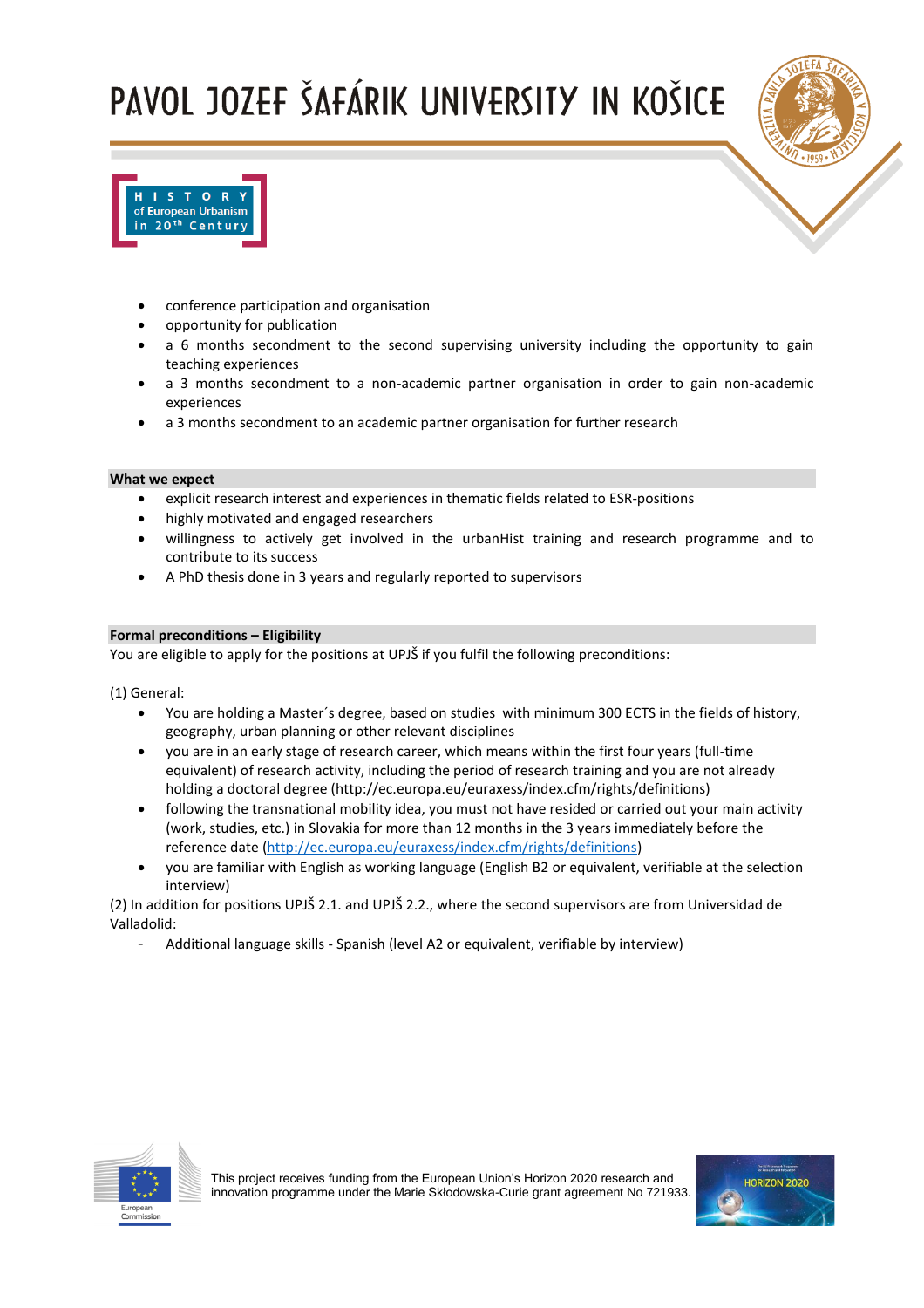



#### **Application**

To apply, please follow the procedure, which is in full compliance with Terms and conditions of the admission procedure for the academic year of 2016/2017 (doctoral study) and with the Addendum to Terms and conditions of the admission procedure for the academic year of 2016/2017 (doctoral study). The documents are available at<http://upjs.sk/en/faculty-of-arts/science-and-research/phd-studies/> .

- 1. Registers **electronically** using the form *Application for university study – doctoral – third level* (available a[t https://e-prihlaska.upjs.sk/ais/eprihlas/#/home\)](https://e-prihlaska.upjs.sk/ais/eprihlas/#/home). Please provide **the valid email address** as all the communication will be delivered electronically. Fill in the electronic application form and **PRINT and SIGN the final pdf document**.
- 2. Please send the electronic versions (scans) of **the requested documents until 15.12.2016** the latest as one pdf-file and **in English language** to all the following email addresses: urbanHist coordinator: [urbanhist@uni-weimar.de](file:///C:/Users/katka/Desktop/urbanhist@uni-weimar.de) UPJŠ coordinator: [katarina.hajdukova@upjs.sk](mailto:katarina.hajdukova@upjs.sk) , [eva.lengenova@upjs.sk](file:///C:/Users/katka/Desktop/eva.lengenova@upjs.sk)
- cover sheet for application
- CV in both short (max. 2 pages) and long versions
- Personal sworn statement on compliance with requirements of early stage of research and transnational mobility rule
- Research proposal (subject, research problem description, theoretical frame, methods, contribution to overall program, references). The research proposal shall contain not less than 9000 characters including spaces.
- Personal documents: Identity, academic records, etc. certified copies in English language
- Own relevant publications (full texts or open link to them), and research texts even unpublished yet
- Proof of payment of the fee of EUR 40 (by wire transfer!) covering costs connected with the admission procedure. The fee is not refunded in case of withdrawal of application for university study. Bank: Treasury

Bank code: 8180, Account No.: 7000074351, Variable symbol: 5997, SWIFT/BIC: SPSRSKBAXXX IBAN: SK64 8180 0000 0070 0007 4351 Specific symbol: first name and surname

Constant symbol: 0308

Report for the recipient: first name and surname

Addressee's account name: Univerzita Pavla Jozefa Šafárika in Košiciach, Šrobárova 2, P. O. BOX A-29, 040 59 Košice.

- Optional: letter of motivation, language certificates
- 3. A precondition of eligibility for the admission procedure is **submission of a printed and signed application as well as requested certified annexes in English** on the place, where the admission exam will be held or sending of the above documents by mail to the faculty mail address by 15 December 2016 (postal stamp date decides).

Mail address: Filozofická fakulta UPJŠ v Košiciach, Šrobárova 2, P.O.BOX A-29, 040 59 Košice, Slovakia